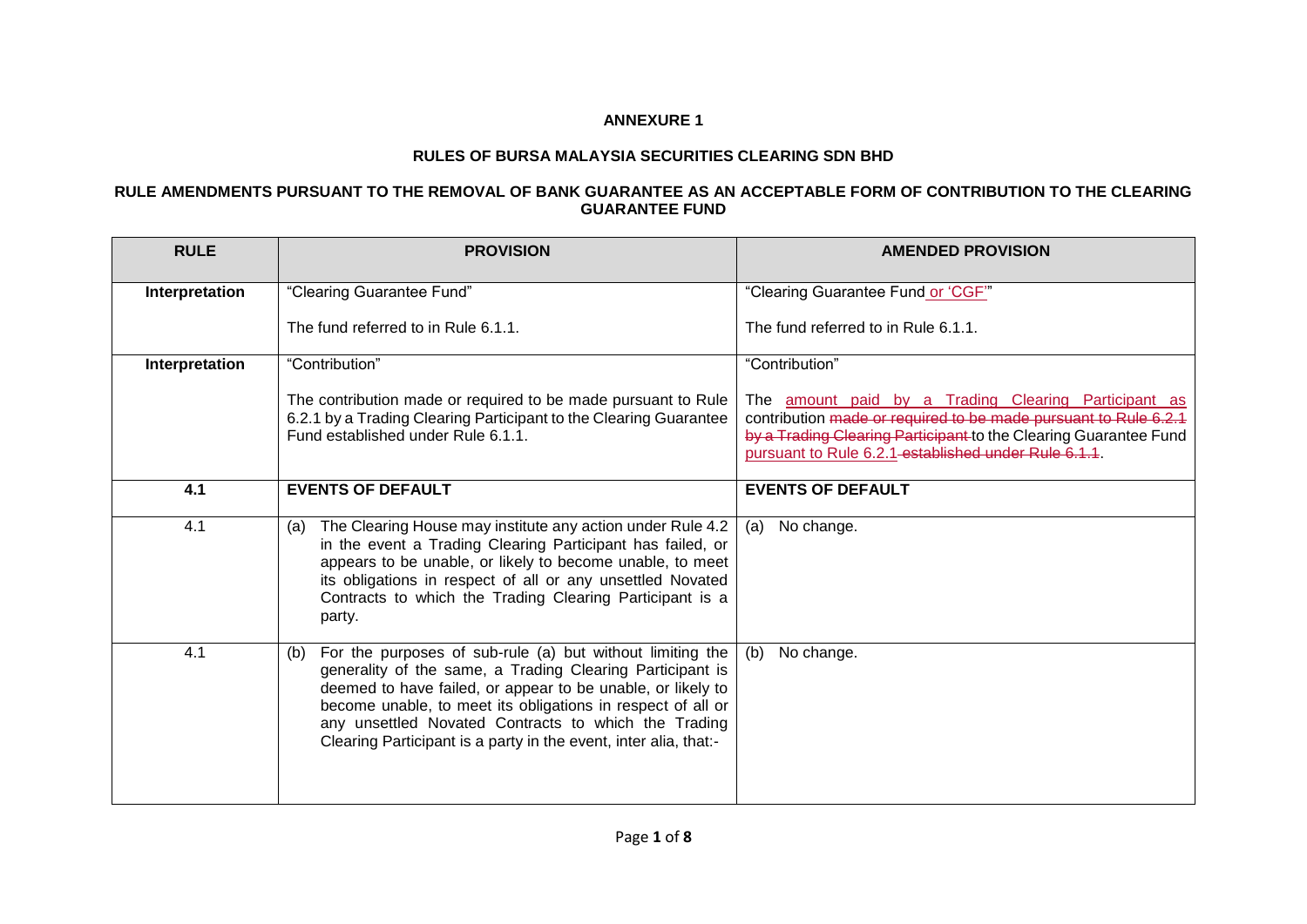| <b>RULE</b> | <b>PROVISION</b>                                                                                                                                                                                                                                                                                                                                                                                                                                                                                                                                                                       | <b>AMENDED PROVISION</b>                                                                                                                                                                     |
|-------------|----------------------------------------------------------------------------------------------------------------------------------------------------------------------------------------------------------------------------------------------------------------------------------------------------------------------------------------------------------------------------------------------------------------------------------------------------------------------------------------------------------------------------------------------------------------------------------------|----------------------------------------------------------------------------------------------------------------------------------------------------------------------------------------------|
|             | the Trading Clearing Participant's licence is suspended<br>(i)<br>or revoked by the Commission or has expired and is<br>not renewed by the Commission;                                                                                                                                                                                                                                                                                                                                                                                                                                 | No change.<br>(i)                                                                                                                                                                            |
|             | the Trading Clearing Participant fails to comply with or<br>(ii)<br>settle any of its financial obligations in relation to the<br>following:                                                                                                                                                                                                                                                                                                                                                                                                                                           | the Trading Clearing Participant fails to comply with or<br>(ii)<br>settle any of its financial obligations in relation to the<br>following:                                                 |
|             | a Novated Contract, Contribution or Margin in<br>(aa)<br>accordance with or under these Rules or the<br>Exchange Rules; or                                                                                                                                                                                                                                                                                                                                                                                                                                                             | a Novated Contract, Ccontribution to the CGF<br>(aa)<br>or Margin in accordance with or under these<br>Rules or the Exchange Rules; or                                                       |
|             | (bb)<br>similar financial obligations under the rules and<br>regulations of any other exchange or clearing<br>house in which the Trading Clearing<br>Participant is a participant or member;                                                                                                                                                                                                                                                                                                                                                                                           | (bb)<br>similar financial obligations under the rules and<br>regulations of any other exchange or clearing<br>house in which the Trading Clearing<br>Participant is a participant or member; |
|             | the Trading Clearing Participant fails to pay when due<br>(iii)<br>any sum due and payable, or is otherwise in default<br>under the terms of any loan or other agreement relating<br>to the Trading Clearing Participant's indebtedness, or<br>threatens or proposes to suspend, stop, defer or<br>reschedule payment or to default under the terms of<br>such loan or agreement;                                                                                                                                                                                                      | (iii)<br>No change.                                                                                                                                                                          |
|             | a Trading Clearing Participant is insolvent, or unable to<br>(iv)<br>pay its debts when they fall due, or a bankruptcy or<br>winding-up petition is presented, or a notice of a<br>proposal for a resolution for the Trading Clearing<br>Participant's winding-up is given, or a voluntary<br>arrangement is approved by a Court of Law for the<br>benefit of its creditors, or an assignment or composition<br>is made by the Trading Clearing Participant for the<br>benefit of its creditors or any of them, or the Clearing<br>House considers in its absolute discretion that the | No change.<br>(iv)                                                                                                                                                                           |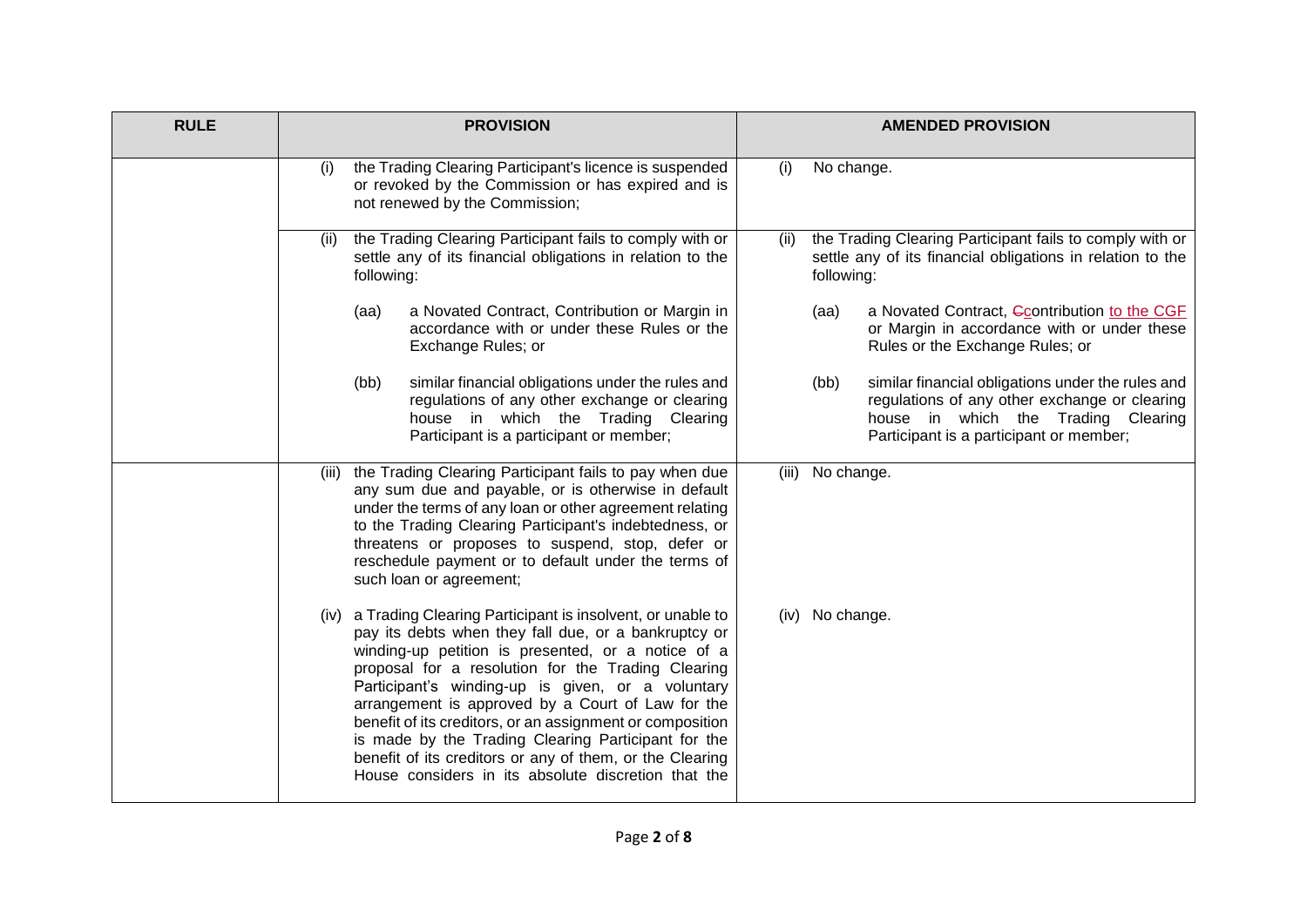| <b>RULE</b> | <b>PROVISION</b>                                                                                                                                                                                                                                                                                                                                                                                                                                                                                                                                                | <b>AMENDED PROVISION</b>                                                                                                                                                                                                                                                                                                    |
|-------------|-----------------------------------------------------------------------------------------------------------------------------------------------------------------------------------------------------------------------------------------------------------------------------------------------------------------------------------------------------------------------------------------------------------------------------------------------------------------------------------------------------------------------------------------------------------------|-----------------------------------------------------------------------------------------------------------------------------------------------------------------------------------------------------------------------------------------------------------------------------------------------------------------------------|
|             | occurrence of any such events or their equivalent is<br>imminent or likely in any jurisdiction;                                                                                                                                                                                                                                                                                                                                                                                                                                                                 |                                                                                                                                                                                                                                                                                                                             |
|             | (v) a liquidator,<br>receiver, manager,<br>trustee,<br>an<br>administrative receiver or a similar officer is appointed,<br>or a composition or scheme of arrangement is<br>approved by a Court of Law against the Trading<br>Clearing Participant or an assignment or composition is<br>made by the Trading Clearing Participant for the<br>benefits of its creditors or any of them, or the Clearing<br>House considers in its absolute discretion that the<br>occurrence of any such events or their equivalent is<br>imminent or likely in any jurisdiction; | No change.<br>(V)                                                                                                                                                                                                                                                                                                           |
|             | (vi) a resolution to wind-up the Trading Clearing Participant<br>(save for the purpose of amalgamation or<br>reconstruction) is passed or a bankruptcy or winding-<br>up order is made; or                                                                                                                                                                                                                                                                                                                                                                      | (vi) No change.                                                                                                                                                                                                                                                                                                             |
|             | (vii) any distress, execution or other process is levied or<br>enforced or served upon or against any property or<br>assets of a Trading Clearing Participant.                                                                                                                                                                                                                                                                                                                                                                                                  | (vii) No change.                                                                                                                                                                                                                                                                                                            |
| 4.1         | Upon the occurrence of any of the circumstances set out in<br>(c)<br>Rule 4.1(b), the Clearing House shall be entitled, at its<br>discretion, at any time to declare that an Event of Default<br>has occurred and to give notice thereof to all Trading<br><b>Clearing Participants.</b>                                                                                                                                                                                                                                                                        | No change.<br>(c)                                                                                                                                                                                                                                                                                                           |
| 6.2         | <b>CONTRIBUTIONS BY TRADING CLEARING PARTICIPANTS</b>                                                                                                                                                                                                                                                                                                                                                                                                                                                                                                           | <b>CONTRIBUTIONS BY TRADING CLEARING PARTICIPANTS</b>                                                                                                                                                                                                                                                                       |
| 6.2.1       | Each Trading Clearing Participant shall pay to the Clearing<br>House its Contributions that shall be comprised of a fixed<br>contribution and a variable contribution. The Clearing House shall<br>credit the Contributions by Trading Clearing Participant to the<br><b>Clearing Guarantee Fund.</b>                                                                                                                                                                                                                                                           | Each Trading Clearing Participant shall pay an amount to the<br>Clearing House as its Gcontributions to the CGF that shall bewill<br>comprised of a fixed contribution and a variable contribution. The<br>Clearing House shall credit the Contributions by Trading Clearing<br>Participant to the Clearing Guarantee Fund. |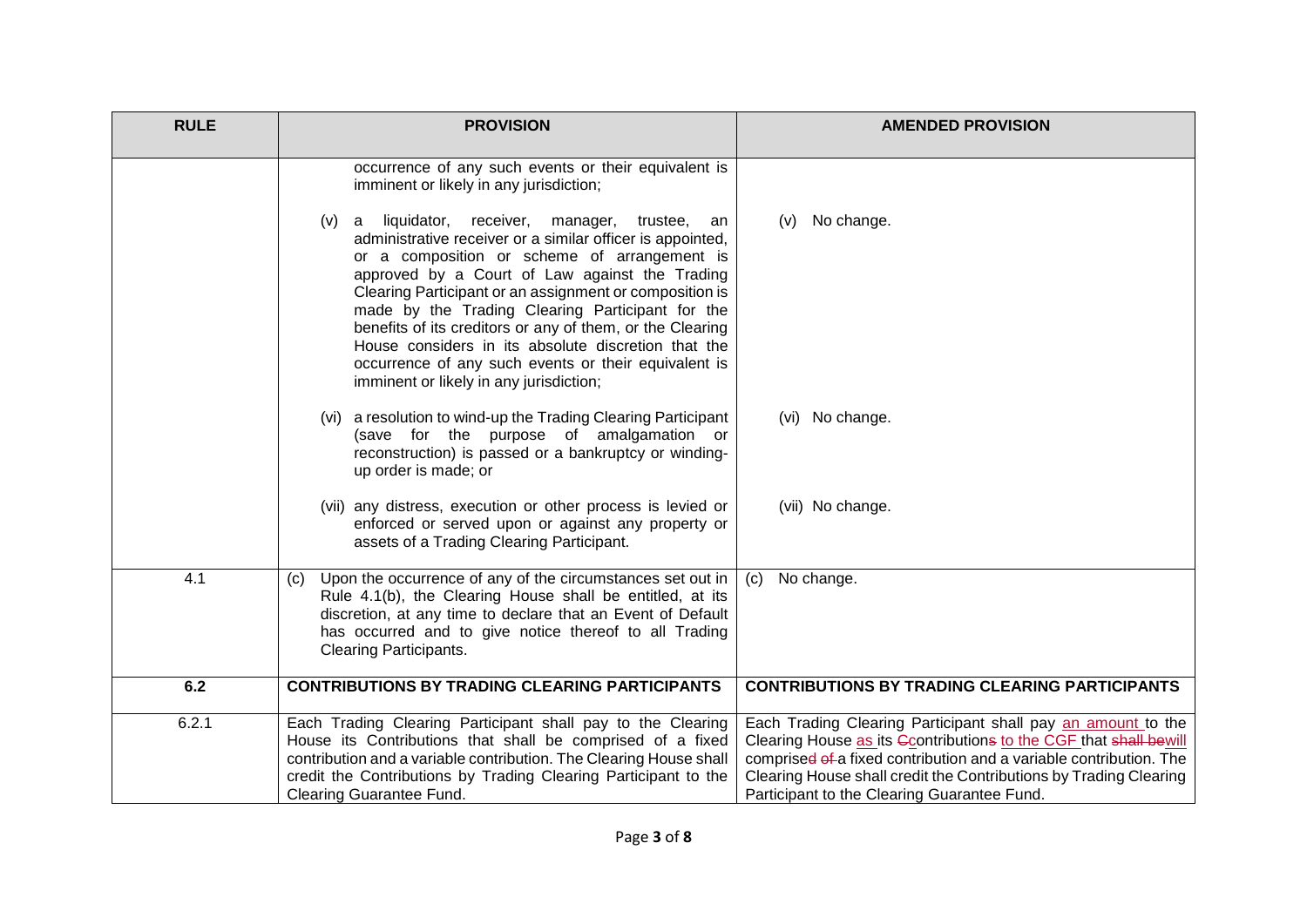| <b>RULE</b> | <b>PROVISION</b>                                                                                                                                                                                                                                                                                                                                                                                                                                     | <b>AMENDED PROVISION</b>                                                                                                                                                                                                                                                                                                                                                                                                                                                                                      |
|-------------|------------------------------------------------------------------------------------------------------------------------------------------------------------------------------------------------------------------------------------------------------------------------------------------------------------------------------------------------------------------------------------------------------------------------------------------------------|---------------------------------------------------------------------------------------------------------------------------------------------------------------------------------------------------------------------------------------------------------------------------------------------------------------------------------------------------------------------------------------------------------------------------------------------------------------------------------------------------------------|
| 6.2.2       | Where applicable, a Trading Clearing Participant providing<br>Contributions shall be deemed to represent and warrant in favour<br>of the Clearing House that it has title to and authority over such<br>Contributions, free from all liens, charges, encumbrances,<br>equities and other third party rights of any nature whatsoever.                                                                                                                | Where applicable, a Trading Clearing Participant providing<br>Contributions shall be deemed to represent and warrant in favour<br>of the Clearing House that it has title to and authority over such<br>its Contributions, free from all liens, charges, encumbrances,<br>equities and other third party rights of any nature whatsoever.                                                                                                                                                                     |
| 6.2.3       | Subject to Rule 6.13 and Rule 6.14, the amount of Contribution<br>from time to time assessed by the Clearing House and required<br>to be made by each Trading Clearing Participant shall be<br>determined by reference to the criteria specified in the<br>Operational Procedures as may be considered appropriate by the<br>Clearing House from time to time.                                                                                       | Subject to Rule 6.13 and Rule 6.14, the amount of Ccontribution<br>from time to time assessed by the Clearing House and required<br>to be made by each Trading Clearing Participant to the CGF shall<br>be determined by reference to the criteria specified in the<br>Operational Procedures as may be considered appropriate by the<br>Clearing House from time to time.                                                                                                                                    |
| 6.4         | <b>VARIABLE CONTRIBUTIONS</b>                                                                                                                                                                                                                                                                                                                                                                                                                        | <b>VARIABLE CONTRIBUTIONS</b>                                                                                                                                                                                                                                                                                                                                                                                                                                                                                 |
| 6.4.1       | The variable contribution to be made by each Trading Clearing<br>Participant in addition to the fixed contribution required to be<br>made under Rule 6.3 shall be in such amount and in any one or<br>more of the following forms of Contribution as may be specified<br>by the Clearing House from time to time :-<br>$(a)$ cash;<br>(b) bank guarantees; or<br>(c) such other forms of Contribution as may be acceptable to the<br>Clearing House. | The variable contribution to be made by each Trading Clearing<br>Participant in addition to the fixed contribution required to be<br>made under Rule 6.3 shall be in such amount and in any one or<br>more of the following forms of Contribution as may be specified<br>by the Clearing House from time to time $\div$ and in<br>$(a)$ -cash only;<br>bank guarantees; or<br>$\leftrightarrow$<br>such other forms of Contribution as may be acceptable<br>$\left( \theta \right)$<br>to the Clearing House. |
| 6.5         | <b>REVIEW OF CONTRIBUTIONS</b>                                                                                                                                                                                                                                                                                                                                                                                                                       | <b>REVIEW OF CONTRIBUTIONS</b>                                                                                                                                                                                                                                                                                                                                                                                                                                                                                |
| 6.5.1       | The Contribution required from each Trading Clearing Participant<br>shall be reviewed on a quarterly basis.                                                                                                                                                                                                                                                                                                                                          | The Contribution required from each Trading Clearing<br>Participant for the CGF shall be reviewed on a quarterly basis.                                                                                                                                                                                                                                                                                                                                                                                       |
| 6.5.2       | At the beginning of each quarter, each Trading Clearing<br>Participant will be advised of the amount of Contribution required<br>from that Trading Clearing Participant, for that quarter.                                                                                                                                                                                                                                                           | At the beginning of each quarter, each Trading Clearing<br>Participant will be advised of the amount of Ccontribution<br>required from that Trading Clearing Participant for the CGF, for<br>that quarter.                                                                                                                                                                                                                                                                                                    |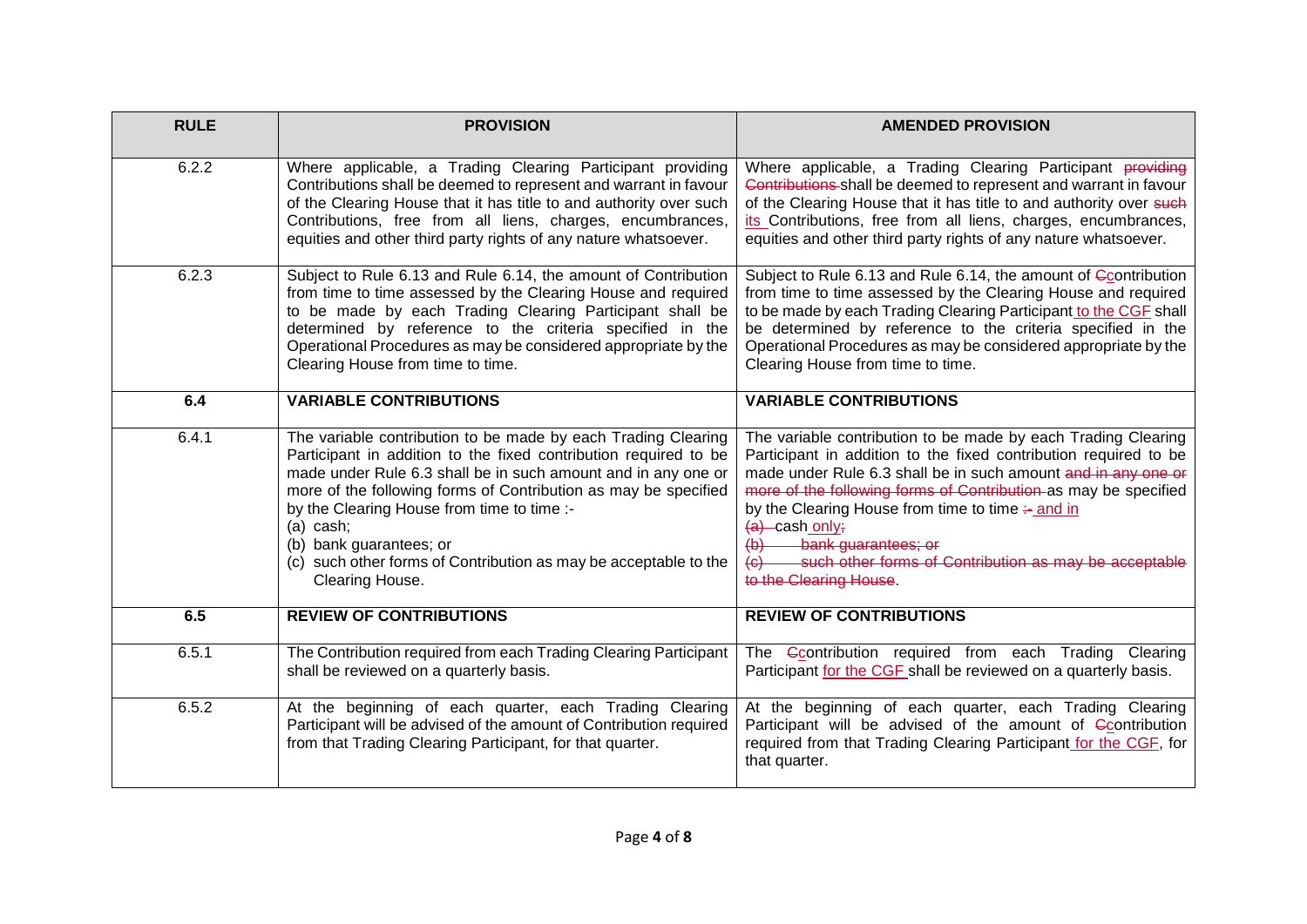| <b>RULE</b> | <b>PROVISION</b>                                                                                                                                                                                                                                                                                                                                                                                                                                                                                                                                                                                                                                                                                                                                                                                                  | <b>AMENDED PROVISION</b>                                                                                                                                                                                                                                                                                                                                                                                                                                                                                                                                                                                                                                                                                                                                                                                                    |
|-------------|-------------------------------------------------------------------------------------------------------------------------------------------------------------------------------------------------------------------------------------------------------------------------------------------------------------------------------------------------------------------------------------------------------------------------------------------------------------------------------------------------------------------------------------------------------------------------------------------------------------------------------------------------------------------------------------------------------------------------------------------------------------------------------------------------------------------|-----------------------------------------------------------------------------------------------------------------------------------------------------------------------------------------------------------------------------------------------------------------------------------------------------------------------------------------------------------------------------------------------------------------------------------------------------------------------------------------------------------------------------------------------------------------------------------------------------------------------------------------------------------------------------------------------------------------------------------------------------------------------------------------------------------------------------|
| 6.6         | <b>COLLECTION</b><br><b>RETURN</b><br><b>CONTRIBUTIONS</b><br><b>AND</b><br><b>OF</b><br><b>FOLLOWING REVIEWS</b>                                                                                                                                                                                                                                                                                                                                                                                                                                                                                                                                                                                                                                                                                                 | <b>COLLECTION</b><br><b>RETURN</b><br><b>CONTRIBUTIONS</b><br><b>AND</b><br><b>OF</b><br><b>FOLLOWING REVIEWS</b>                                                                                                                                                                                                                                                                                                                                                                                                                                                                                                                                                                                                                                                                                                           |
| 6.6.1       | The Clearing House will notify Trading Clearing Participants of<br>any additional amount required from Trading Clearing<br>Participants as Contributions as a result of a review described in<br>Rule 6.5 and the Trading Clearing Participant shall pay such<br>amount to the Clearing House immediately, in the form specified<br>in Rule 6.4.                                                                                                                                                                                                                                                                                                                                                                                                                                                                  | The Clearing House will notify Trading Clearing Participants of<br>any additional amount required from Trading Clearing<br>Participants as Gcontributions to the CGF as a result of a review<br>described in Rule 6.5 and the Trading Clearing Participant shall<br>pay such amount to the Clearing House immediately, in the form<br>specified in Rule 6.4.                                                                                                                                                                                                                                                                                                                                                                                                                                                                |
| 6.6.2       | Similarly, following a review pursuant to Rule 6.5, should a<br>Trading Clearing Participant's required Contribution be less than<br>its existing Contribution, the Clearing House may in respect of<br>any cash Contribution in excess of the fixed contribution (the<br>variable contribution) return to the Trading Clearing Participant<br>an amount that is the lesser of :<br>(a) the surplus of the Trading Clearing Participant's existing<br>Contribution over its required Contribution; and<br>the surplus of the Trading Clearing Participant's cash<br>(b)<br>Contribution over its fixed contribution.                                                                                                                                                                                              | Similarly, following a review pursuant to Rule 6.5, should a<br>Trading Clearing Participant's required Ccontribution to the CGF<br>be less than its existing Contribution, the Clearing House may in<br>respect of any cash-Contribution in excess of the fixed<br>contribution (or the variable contribution), upon an application by<br>the Trading Clearing Participant, return to the Trading Clearing<br>Participant the surplus an amount that is the lesser of :<br>(a) the surplus of the Trading Clearing Participant's existing<br>Contribution over its required Contribution; and<br>the surplus of the Trading Clearing Participant's cash<br>Contribution over its fixed contribution.                                                                                                                       |
| 6.6.3       | Similarly, following a review pursuant to Rule 6.5, should a<br>Trading Clearing Participant's required Contribution be less than<br>its existing Contribution, any bank guarantee or such other forms<br>of Contribution as may be acceptable to the Clearing House<br>provided by a Trading Clearing Participant in satisfaction of its<br>existing Contribution, in excess of the fixed contribution (the<br>variable contribution) may, upon application by the Trading<br>Clearing Participant be released by the Clearing House in its<br>absolute discretion, subject to the Trading Clearing Participant<br>simultaneously replacing the same with a bank guarantee or such<br>other forms of Contribution as may be acceptable to the Clearing<br>House in an amount equal to its required Contribution. | Similarly, following a review pursuant to Rule 6.5, should a<br>Trading Clearing Participant's required Contribution be less than<br>its existing Contribution, any bank guarantee or such other forms<br>of Contribution as may be acceptable to the Clearing House<br>provided by a Trading Clearing Participant in satisfaction of its<br>existing Contribution, in excess of the fixed contribution (the<br>variable contribution) may, upon application by the Trading<br>Clearing Participant be released by the Clearing House in its<br>absolute discretion, subject to the Trading Clearing Participant<br>simultaneously replacing the same with a bank guarantee or such<br>other forms of Contribution as may be acceptable to the Clearing<br>House in an amount equal to its required Contribution. [Deleted] |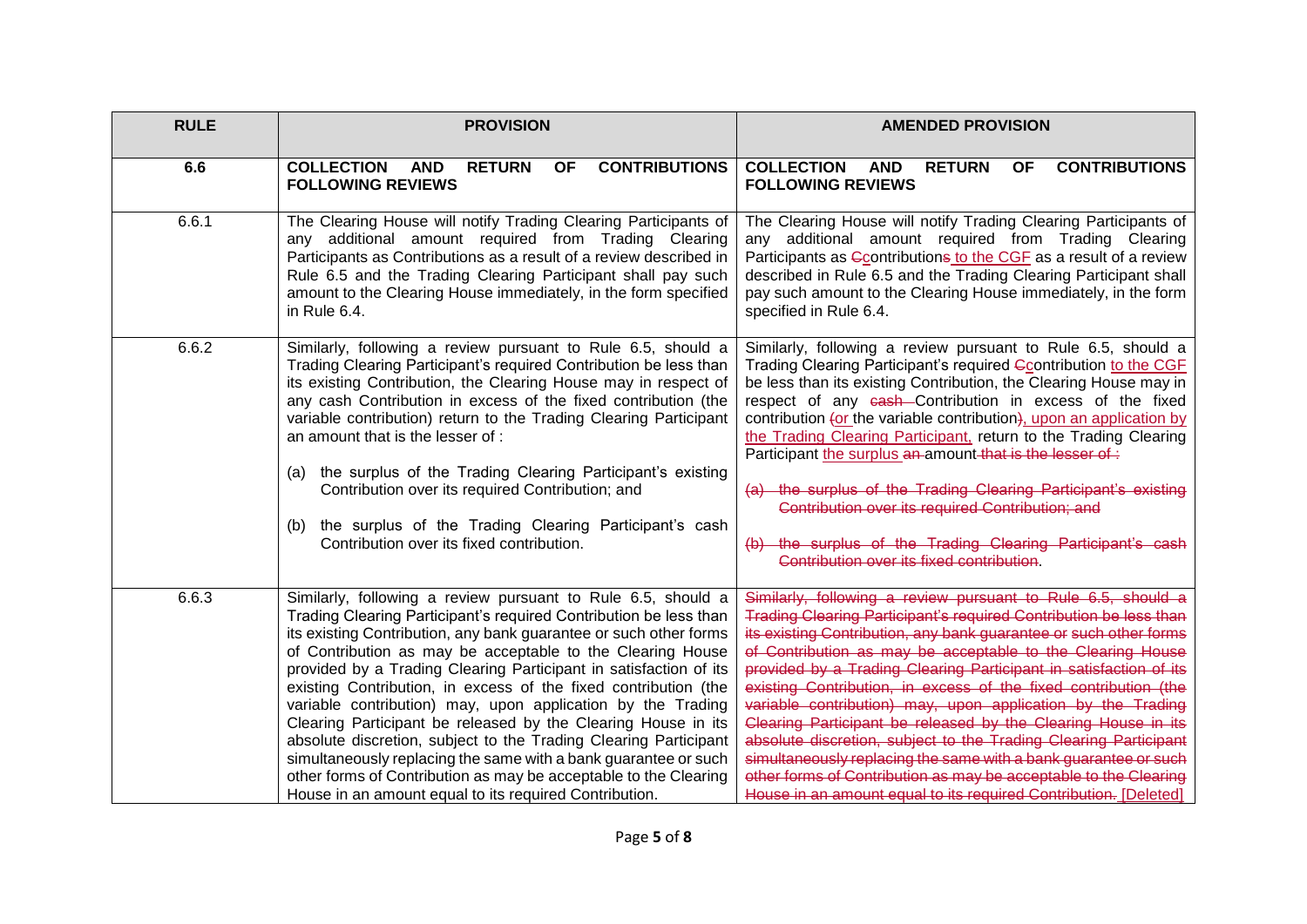| <b>RULE</b> | <b>PROVISION</b>                                                                                                                                                                                                                                                                                                                                                                                                                                                                                                                                                                                         | <b>AMENDED PROVISION</b>                                                                                                                                                                                                             |
|-------------|----------------------------------------------------------------------------------------------------------------------------------------------------------------------------------------------------------------------------------------------------------------------------------------------------------------------------------------------------------------------------------------------------------------------------------------------------------------------------------------------------------------------------------------------------------------------------------------------------------|--------------------------------------------------------------------------------------------------------------------------------------------------------------------------------------------------------------------------------------|
| 6.7         | <b>INTEREST ACCRUING TO CONTRIBUTION</b>                                                                                                                                                                                                                                                                                                                                                                                                                                                                                                                                                                 | <b>INTEREST ACCRUING TO CONTRIBUTION</b>                                                                                                                                                                                             |
| 6.7.1       | Interest on or other sums accruing to the fixed contribution will be<br>appropriated by the Clearing House to the Clearing Guarantee<br>Fund. Interest on or other sums accruing to Contributions made<br>in cash in excess of the fixed contribution may be paid to the<br>appropriate Trading Clearing Participant as determined by the<br>Clearing House.                                                                                                                                                                                                                                             | No change.                                                                                                                                                                                                                           |
| 6.7.2       | No interest shall accrue or be allowed on any amount of<br>Contribution provided by a Trading Clearing Participant in the<br>form of a bank guarantee or in any other form.                                                                                                                                                                                                                                                                                                                                                                                                                              | No interest shall accrue or be allowed on any amount of<br>Contribution provided by a Trading Clearing Participant in the<br>form of a bank guarantee or in any other form. [Deleted]                                                |
| 6.14        | <b>REPLENISHMENT OF CONTRIBUTIONS</b>                                                                                                                                                                                                                                                                                                                                                                                                                                                                                                                                                                    | <b>REPLENISHMENT OF CONTRIBUTIONS</b>                                                                                                                                                                                                |
| 6.14.1      | Whenever the Contribution of a Trading Clearing Participant is<br>applied in accordance with Rule 6.13, the Clearing House shall<br>pursuant to a notice given under Rule 6.13.2 require the Trading<br>Clearing Participant to promptly replenish the deficiency of its<br>Contribution as a result of such application. A Trading Clearing<br>Participant's liability to replenish the deficiency of its Contribution<br>will not be affected by the issue of any prior notice of termination<br>of participation in the services provided by the Clearing House,<br>whether voluntary or involuntary. | No change.                                                                                                                                                                                                                           |
| 6.14.2      | For the avoidance of doubt, the Clearing House may require<br>Trading Clearing Participants to provide additional amounts as its<br>Contribution in respect of any pending applications thereof<br>pursuant to Rule 6.13.                                                                                                                                                                                                                                                                                                                                                                                | For the avoidance of doubt, the Clearing House may require<br>Trading Clearing Participants to provide additional amounts as its<br>Contribution to the CGF in respect of any pending applications<br>thereof pursuant to Rule 6.13. |
| 6.15        | OPTING OUT OF CONTRIBUTIONS EXCEEDING LIMIT                                                                                                                                                                                                                                                                                                                                                                                                                                                                                                                                                              | OPTING OUT OF CONTRIBUTIONS EXCEEDING LIMIT                                                                                                                                                                                          |
| 6.15.1      | Notwithstanding Rule 6.14, and subject to Rule 2.12(c), a Trading<br>Clearing Participant may, immediately upon receiving notice<br>under Rule 6.14.1 from the Clearing House (in any event within<br>two (2) Market Days) of an application of the Contributions                                                                                                                                                                                                                                                                                                                                        | No change.                                                                                                                                                                                                                           |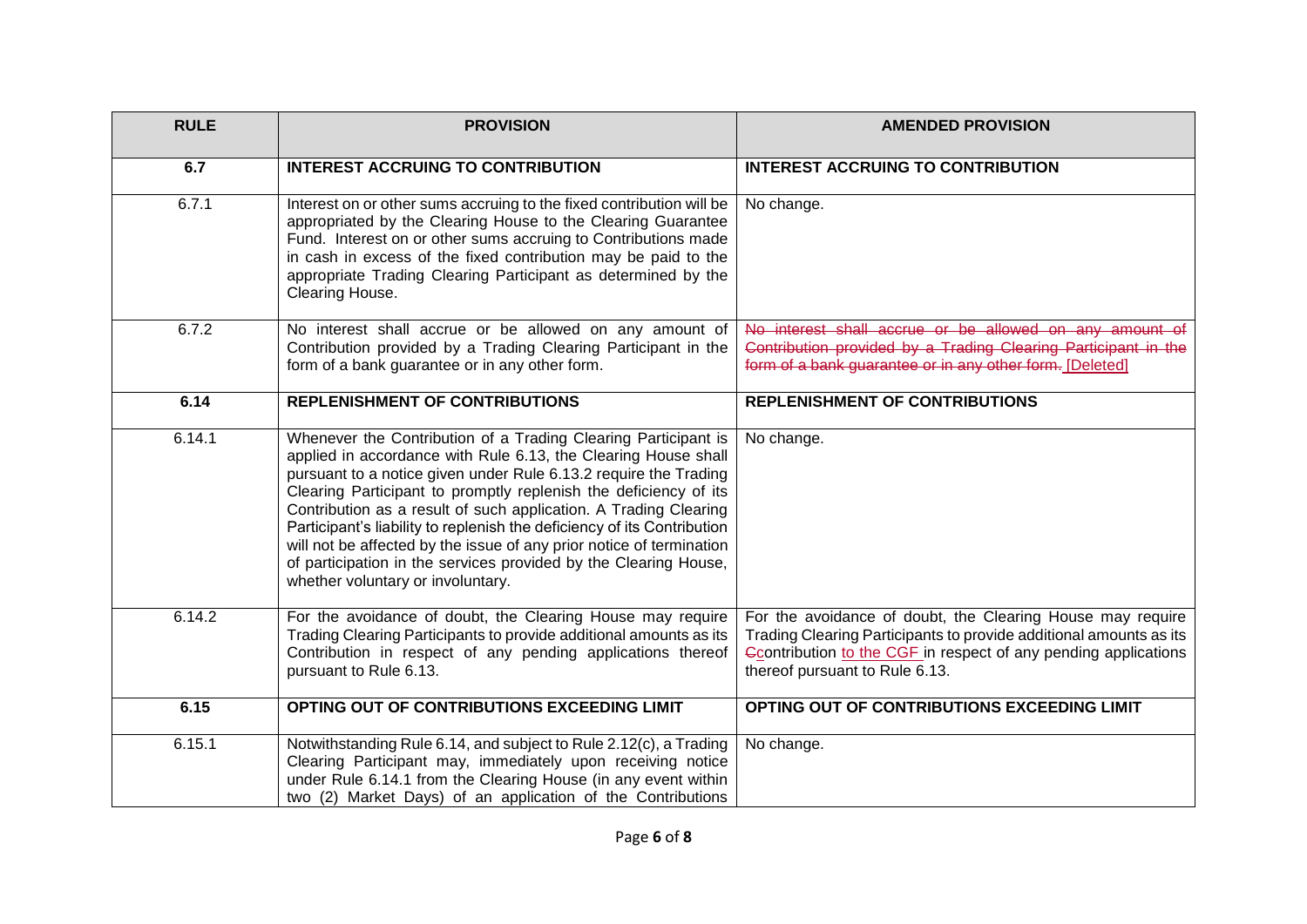| <b>RULE</b> | <b>PROVISION</b>                                                                                                                                                                                                                                                                                                                                                                                                                                                                                                                                                                                                                                                                                                                                                                                                                                                                                                                                                                                                                                                                                                                                                                                                                                                                                                                                                                                                                                                                                                                                                                            | <b>AMENDED PROVISION</b>                                                                                                                                                                                                                                                                                                                                                                                                                                                                                                                                                                                                                                                                                                                                                                                                                                                                                                                                                                                                                                                                                                                                                                                                                                                                                                                                                                                                                                                                                                                                                                                               |
|-------------|---------------------------------------------------------------------------------------------------------------------------------------------------------------------------------------------------------------------------------------------------------------------------------------------------------------------------------------------------------------------------------------------------------------------------------------------------------------------------------------------------------------------------------------------------------------------------------------------------------------------------------------------------------------------------------------------------------------------------------------------------------------------------------------------------------------------------------------------------------------------------------------------------------------------------------------------------------------------------------------------------------------------------------------------------------------------------------------------------------------------------------------------------------------------------------------------------------------------------------------------------------------------------------------------------------------------------------------------------------------------------------------------------------------------------------------------------------------------------------------------------------------------------------------------------------------------------------------------|------------------------------------------------------------------------------------------------------------------------------------------------------------------------------------------------------------------------------------------------------------------------------------------------------------------------------------------------------------------------------------------------------------------------------------------------------------------------------------------------------------------------------------------------------------------------------------------------------------------------------------------------------------------------------------------------------------------------------------------------------------------------------------------------------------------------------------------------------------------------------------------------------------------------------------------------------------------------------------------------------------------------------------------------------------------------------------------------------------------------------------------------------------------------------------------------------------------------------------------------------------------------------------------------------------------------------------------------------------------------------------------------------------------------------------------------------------------------------------------------------------------------------------------------------------------------------------------------------------------------|
|             | pursuant to paragraph (b) of Rule 6.13.1, give notice in writing to<br>the Clearing House pursuant to Rule 2.12(b) of its election to<br>terminate its participation in the services provided by the Clearing<br>House.                                                                                                                                                                                                                                                                                                                                                                                                                                                                                                                                                                                                                                                                                                                                                                                                                                                                                                                                                                                                                                                                                                                                                                                                                                                                                                                                                                     |                                                                                                                                                                                                                                                                                                                                                                                                                                                                                                                                                                                                                                                                                                                                                                                                                                                                                                                                                                                                                                                                                                                                                                                                                                                                                                                                                                                                                                                                                                                                                                                                                        |
| 6.15.2      | Without prejudice to Rule 2.13 (and for the avoidance of doubt,<br>without prejudice to the Clearing House's right to immediately<br>cease to act for a Trading Clearing Participant) and in relation to<br>a Trading Clearing Participant who gives notice in writing to the<br>Clearing House pursuant to Rule 2.12(b) to terminate its<br>participation in the services provided by the Clearing House or in<br>relation to a Trading Clearing Participant who receives notice in<br>writing from the Clearing House pursuant to Rule 2.12(a) or Rule<br>2.13 on the termination of its participation in the services provided<br>by the Clearing House, as the case may be, after such Trading<br>Clearing Participant has received notice from the Clearing House<br>of an application of the Contributions pursuant to Rule 6.13.1(b),<br>such Trading Clearing Participant's aggregate liability to the<br>Clearing House to replenish its Contribution, in respect of such<br>application and all other applications of the Contributions made<br>under Rule 6.13.1(b) thereafter by reason of events occurring<br>before the termination of its participation in the services provided<br>by the Clearing House, shall not exceed an amount equal to its<br>required Contribution at the date of receipt by the Clearing House<br>of such notice from the Trading Clearing Participant in<br>accordance with Rule 2.12(b) or at the date of receipt by the<br>Trading Clearing Participant of such notice from the Clearing<br>House in accordance with Rule 2.12(a) or Rule 2.13. | Without prejudice to Rule 2.13 (and for the avoidance of doubt,<br>without prejudice to the Clearing House's right to immediately<br>cease to act for a Trading Clearing Participant) and in relation to<br>a Trading Clearing Participant who gives notice in writing to the<br>Clearing House pursuant to Rule 2.12(b) to terminate its<br>participation in the services provided by the Clearing House or in<br>relation to a Trading Clearing Participant who receives notice in<br>writing from the Clearing House pursuant to Rule 2.12(a) or Rule<br>2.13 on the termination of its participation in the services provided<br>by the Clearing House, as the case may be, after such Trading<br>Clearing Participant has received notice from the Clearing House<br>of an application of the Contributions pursuant to Rule 6.13.1(b),<br>such Trading Clearing Participant's aggregate liability to the<br>Clearing House to replenish its Gcontribution to the CGF, in<br>respect of such application and all other applications of the<br>Contributions made under Rule 6.13.1(b) thereafter by reason of<br>events occurring before the termination of its participation in the<br>services provided by the Clearing House, shall not exceed an<br>amount equal to its required Ccontribution to the CGF at the date<br>of receipt by the Clearing House of such notice from the Trading<br>Clearing Participant in accordance with Rule 2.12(b) or at the<br>date of receipt by the Trading Clearing Participant of such notice<br>from the Clearing House in accordance with Rule 2.12(a) or Rule<br>2.13. |
| 6.15.3      | If at the time of notice from the Clearing House of an application<br>of the Contributions under Rule 6.13.1(b), a Trading Clearing<br>Participant shall have already given notice to terminate its<br>participation in the services provided by the Clearing House<br>pursuant to Rule 2.12(b) or a Trading Clearing Participant shall<br>have already been given notice by the Clearing House on the                                                                                                                                                                                                                                                                                                                                                                                                                                                                                                                                                                                                                                                                                                                                                                                                                                                                                                                                                                                                                                                                                                                                                                                      | If at the time of notice from the Clearing House of an application<br>of the Contributions under Rule 6.13.1(b), a Trading Clearing<br>Participant shall have already given notice to terminate its<br>participation in the services provided by the Clearing House<br>pursuant to Rule 2.12(b) or a Trading Clearing Participant shall<br>have already been given notice by the Clearing House on the                                                                                                                                                                                                                                                                                                                                                                                                                                                                                                                                                                                                                                                                                                                                                                                                                                                                                                                                                                                                                                                                                                                                                                                                                 |